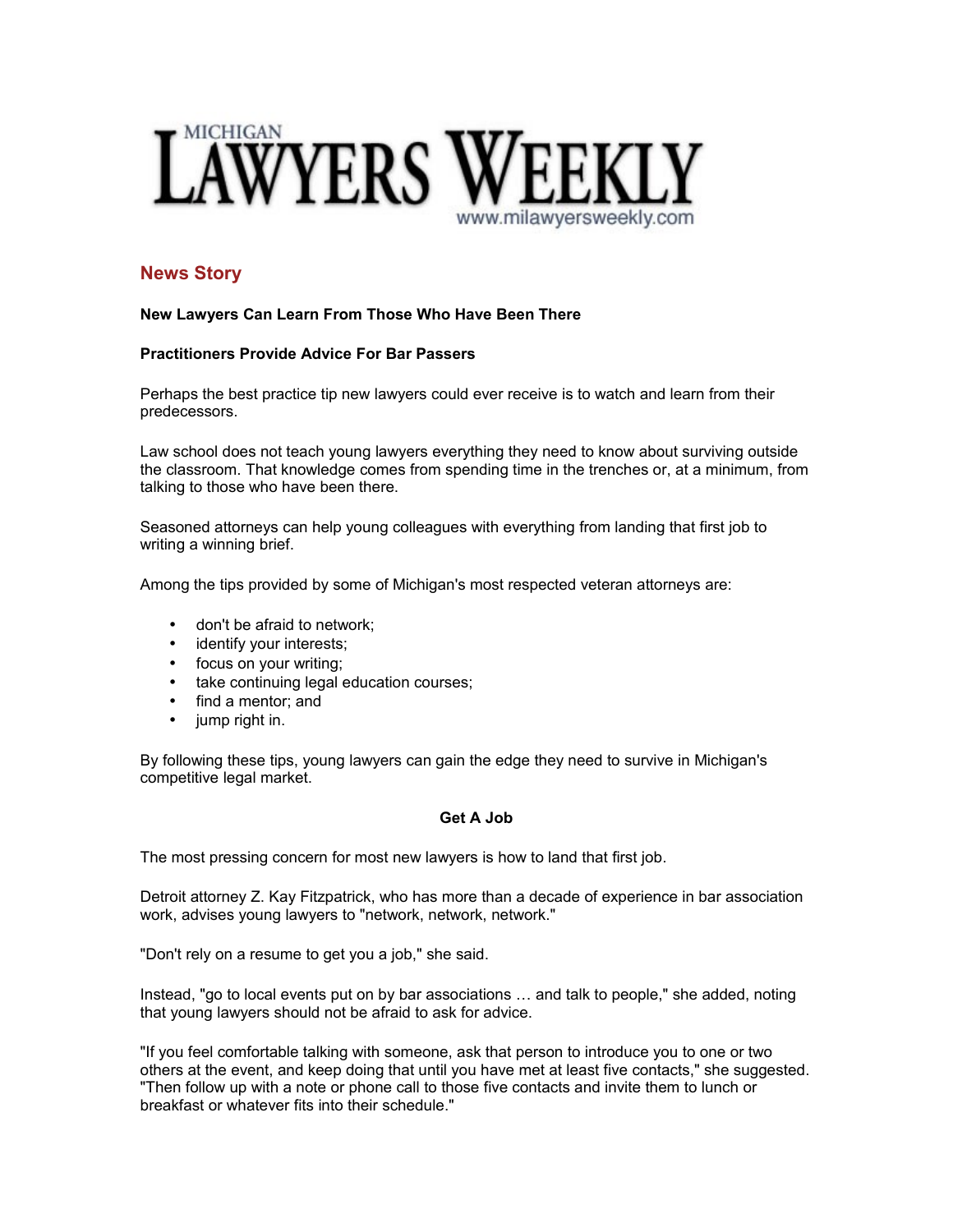She also said it is appropriate to ask those lawyers to keep their ears open for you.

"Give them enough of your time so that they feel some comfort in knowing you, without stalking them," she advised. "Eventually, that network will grow and those people will help you find something to get you started in your legal career.

## **Don't 'Dabble'**

For those who opt to go "solo," there are additional considerations.

Royal Oak attorney Mark R. Granzotto, who specializes in personal injury appellate work, said young lawyers who want to start their own practice should identify their interests and pursue cases in that area of law.

"Find something you are comfortable doing and are good at," he suggested. "For instance, if you have an accounting background, do tax work."

But don't "dabble," he cautioned.

"I know there are many attorneys who 'dabble' in many different areas of law," he observed. "I see attorneys who dabble in the area of medical malpractice. It's a very dangerous thing to do. You can get yourself in serious trouble."

Granzotto also advises young lawyers to avoid taking personal injury cases just for the money. The pitfalls, he said, can present serious problems.

"My practice is built on the fact that lawyers have made mistakes in the lower court," he stated. "One of the reasons I'm hired is to try to undo those mistakes."

So what should lawyers do to protect themselves?

"Find someone who is more experienced and refer the case or align yourself with an attorney who has experience," Granzotto stated.

And no matter what, he said, you have to cover yourself.

"Obtaining malpractice insurance is a 'no-brainer,'" he observed. "There are too many unknowns and often there is much at stake. You have to begin by protecting yourself."

## **Write To Impress**

Thomas M. Cooley Law Professor J. Mark Cooney told Lawyers Weekly new attorneys should focus on their writing because that is work that can be quantitatively judged.

"I would advise new lawyers to concentrate on giving their supervisors well-written, polished briefs and memos," he said

"Supervising attorneys aren't usually in the courtroom or at a deposition to evaluate a new associate's skills," Cooney advised. "The associate is typically sent to cover those things because the supervisor needs to be elsewhere. But supervising attorneys will most certainly scrutinize a memorandum or brief that a new associate writes for them. So the best way for a new lawyer to impress his or her boss is by preparing thorough and well-written documents."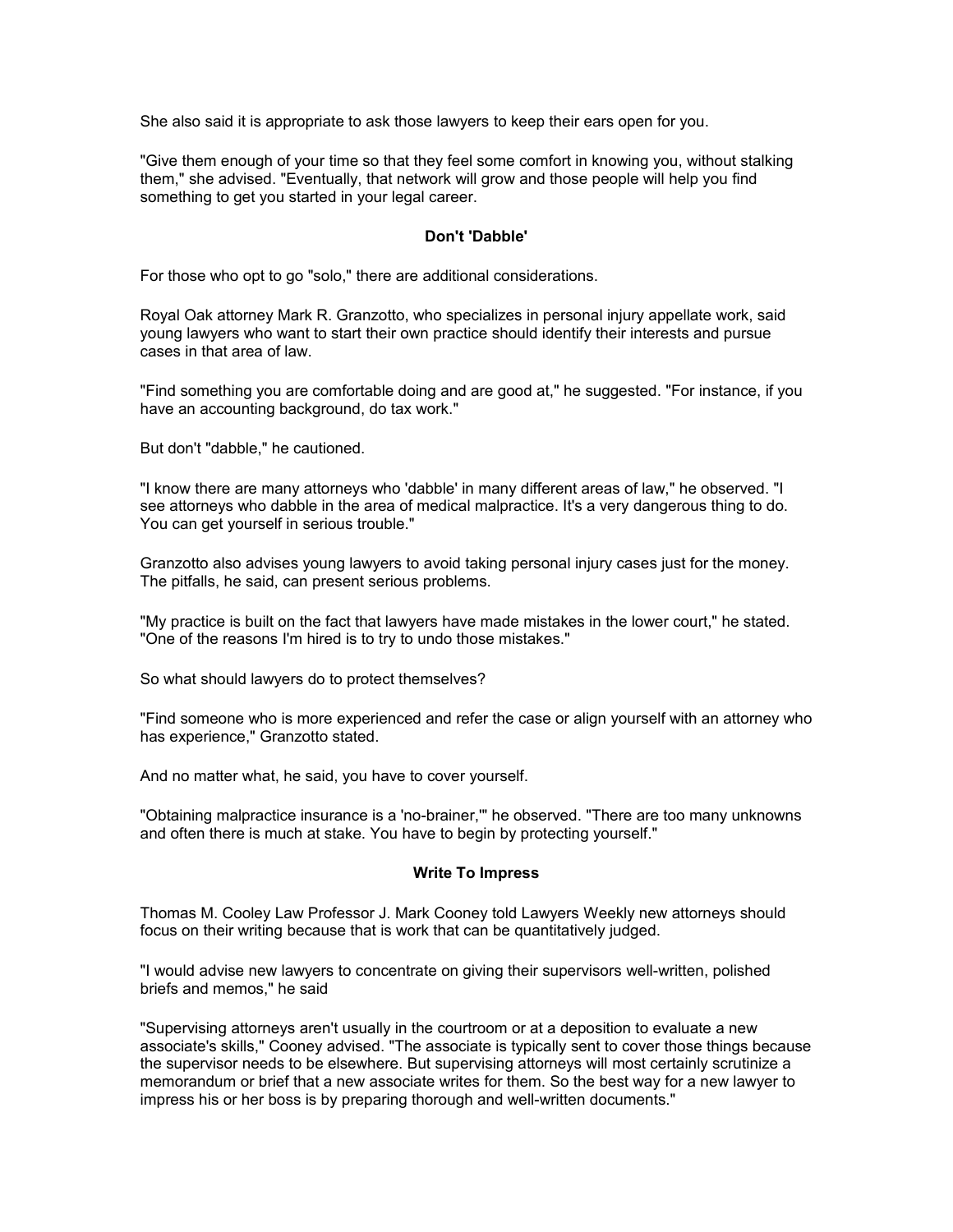## **Keep Learning**

Veteran attorneys also strongly recommend continuing legal education even though it is not mandatory in Michigan.

Southfield auto negligence specialist Lawrence E. Gursten said that, at a minimum, new attorneys should attend seminars in the areas of law in which they want to or are practicing. He also advised taking college courses to get an in-depth understanding of some of the most important aspects of your area of law.

"Take medical classes to gain knowledge and attend the seminars so as to avoid committing legal malpractice," Gursten advised.

Detroit attorney Daniel S. Saylor made similar observations, noting that young lawyers will also benefit from staying on top of their reading.

"Keep reading the opinions," he said. "So many attorneys — when they learn how to take depositions or learn how to try a jury case — very seldom go back to the books."

Gursten, like Granzotto, also cautioned young lawyers to avoid personal injury cases unless and until they have some medical knowledge or experience.

"Attorneys try to handle cases — especially traumatic brain injury cases — without having the medical or legal knowledge," he noted. "But these are highly sophisticated cases."

#### **Go For It**

Although experts agree that you always have to be careful, sometimes jumping in with both feet is the only way to figure something out — at least on the smaller matters.

Glenn A. Saltsman of Farmington Hills explained that the best time to learn the ropes is when you're fresh out of law school because more experienced attorneys are anxious to be helpful.

"Get as much experience as you can as early as possible," Saltsman said. "If there's a case up for trial in front of a jury that you've been given the opportunity to try, go for it. Don't be scared just because other people in your firm have more experience."

If you're competent enough to go to law school and pass the bar, you should be confident enough to try cases or argue appeals, he said.

#### **Be Civil**

When it comes to practicing law, one thing is for sure — reputation matters.

"You've heard it once, you've heard it twice, your reputation is the most important thing you have," Saltsman said. "That can't be stressed enough. Your word is your bond and you have to live by that."

Birmingham attorney John Mills, who specializes in family law, agreed.

"Work hard and don't do anything that would compromise your reputation because the harder you work and the more you're out there, the more your reputation is going to develop," he said. "And